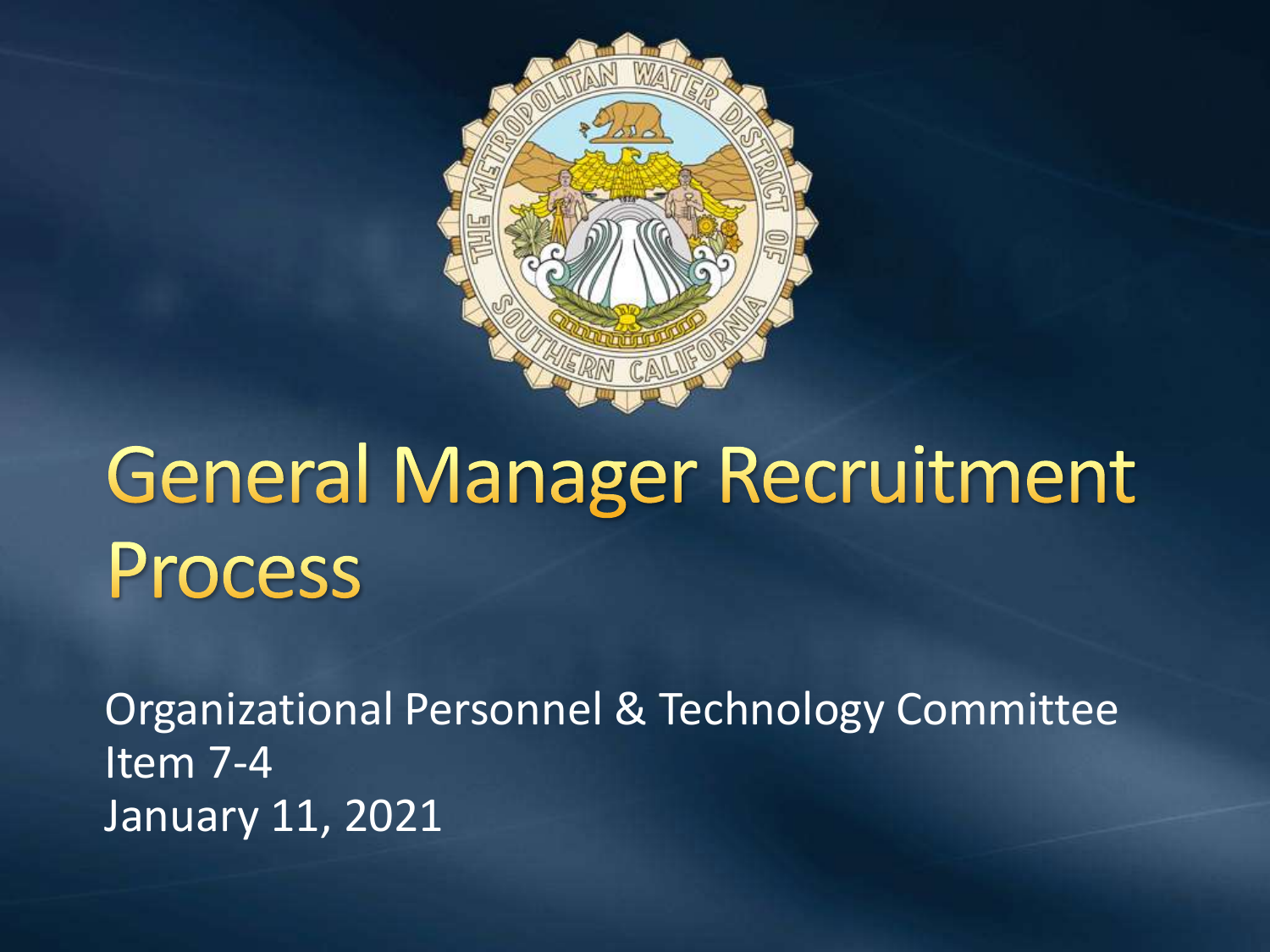### **Current Action**

**Approve Job Description, Recruitment Brochure** and Outreach Plan for General Manager Recruitment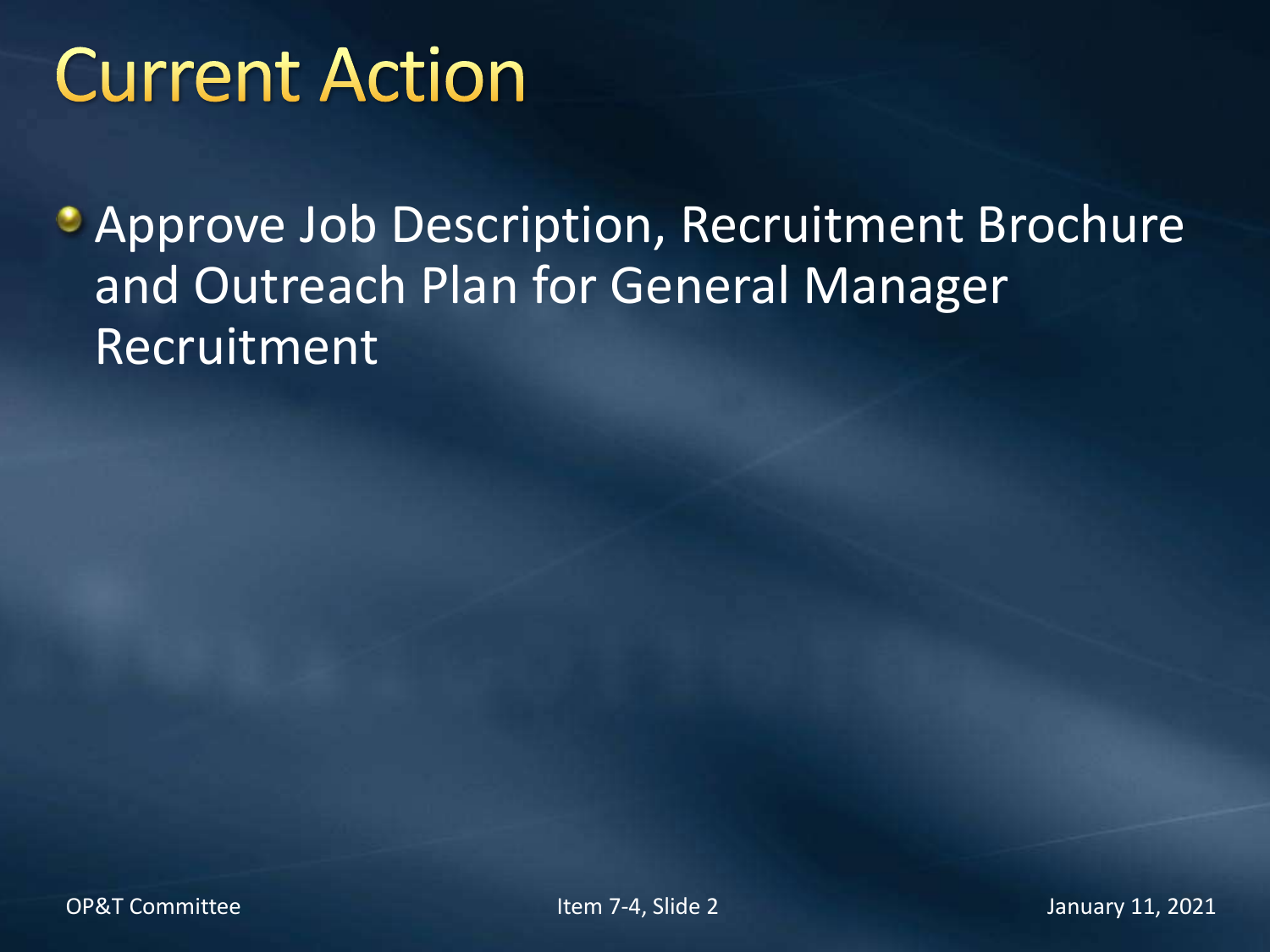### **Board Approved Process**

- $\checkmark$  Step 1 and 2 Completed
- Step 3 OP&T Committee works with executive ۰ search firm to
	- Update job description for General Manager O
	- **Create recruitment brochure/executive profile** based on input from Board of Directors, survey and stakeholder engagement discussions
	- Develop an outreach plan
	- Board approves updated job description, brochure  $\bullet$ and outreach plan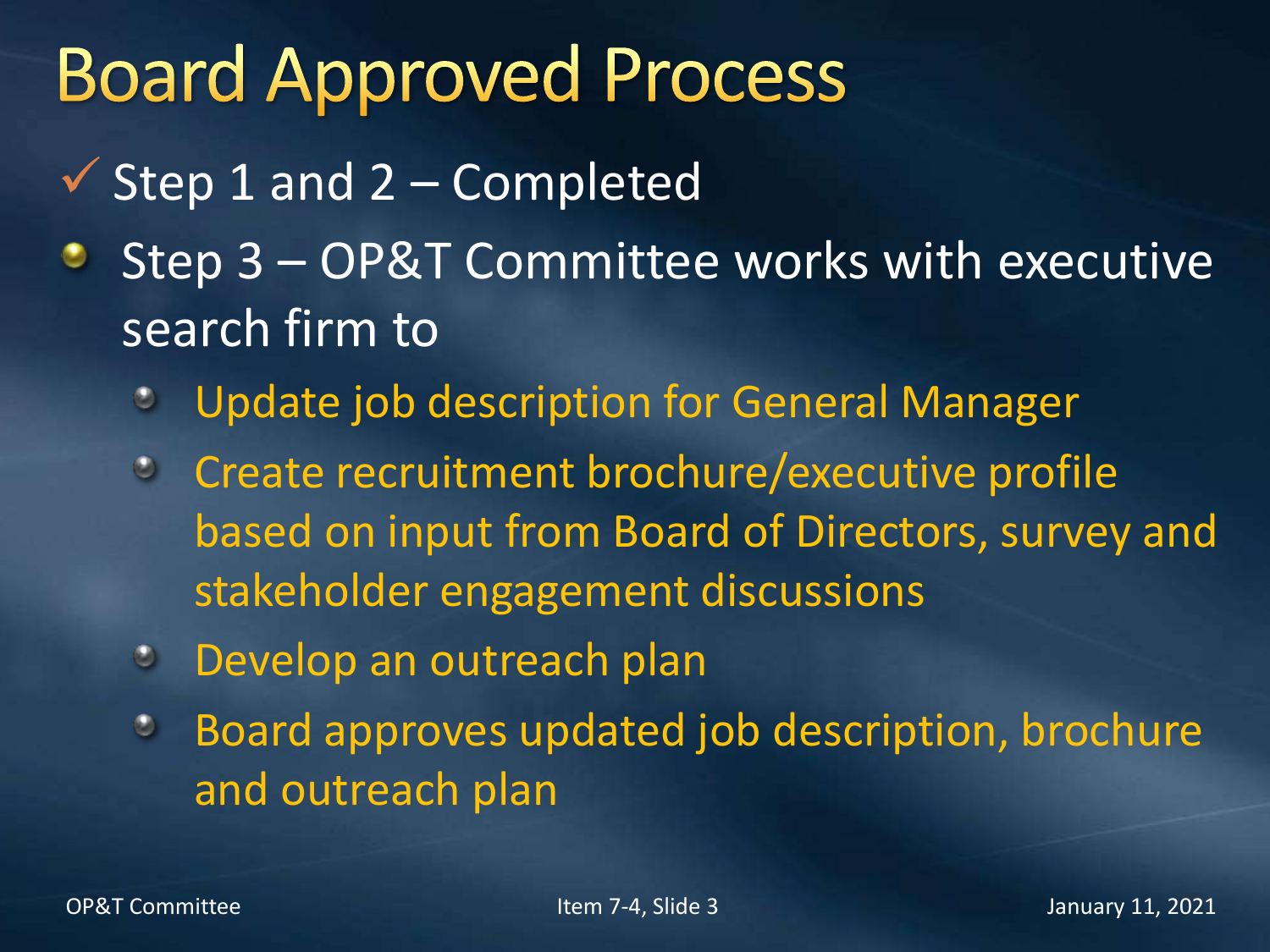### **Job Description vs. Recruitment Brochure**

**Job Description is a high-level description of** expectations and responsibilities

- Specific goals and objectives established via: General Manager business plan Approved budget
	- General Manager performance goals
- **Recruitment Brochure/Executive Profile defines** leadership core competencies used to:
	- **Identify, screen and evaluate candidates**
	- **Inform and guide recruitment strategy**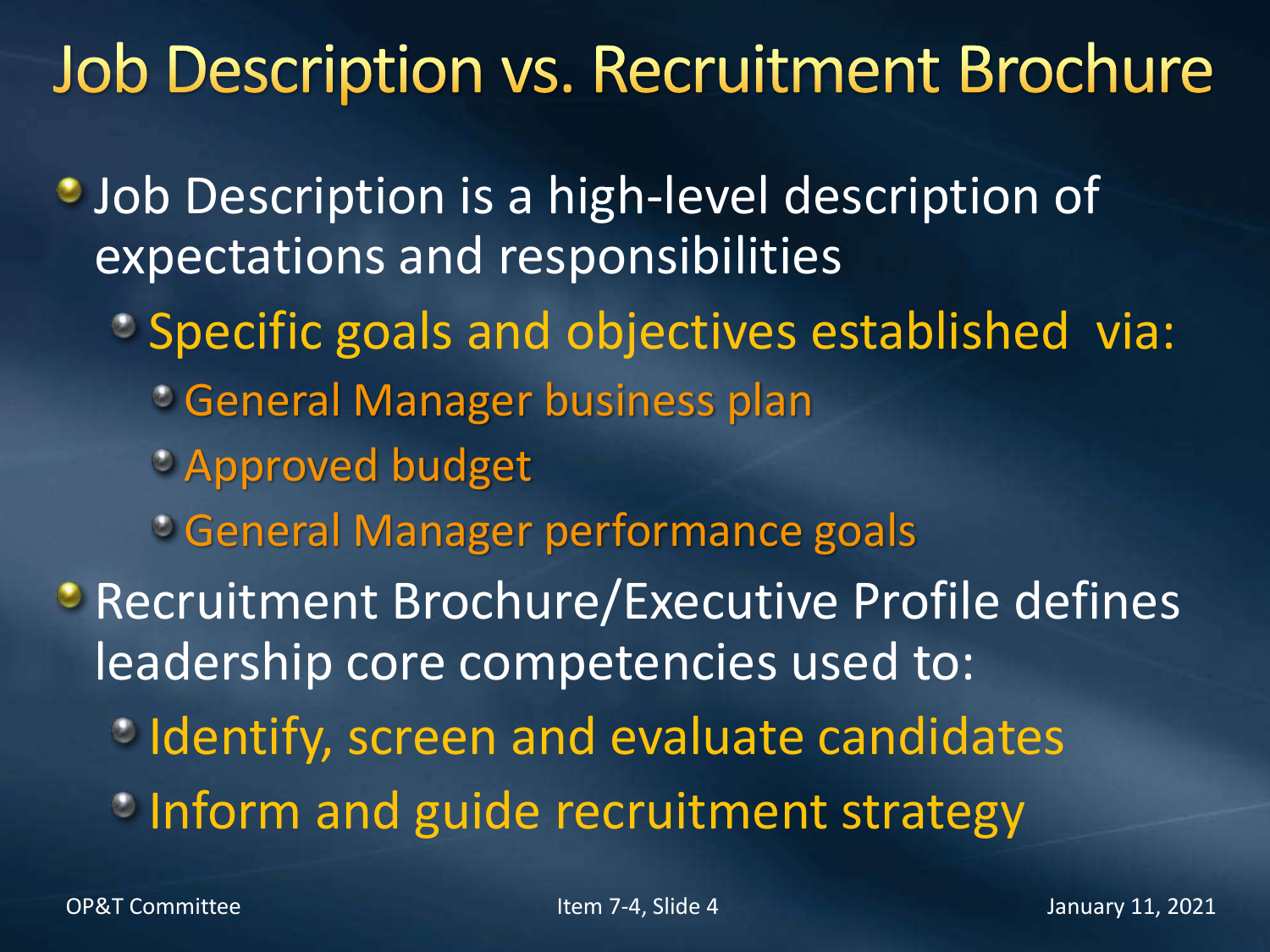## **Job Description**

**• Final draft job description has incorporated edits** from Human Resources and Board to:

- Update education and experience requirements
- Add additional responsibilities
- Update desirable qualifications
- Update performance categories
- Board letter Attachment 1 and Attachment 2 show the edited and final version of job description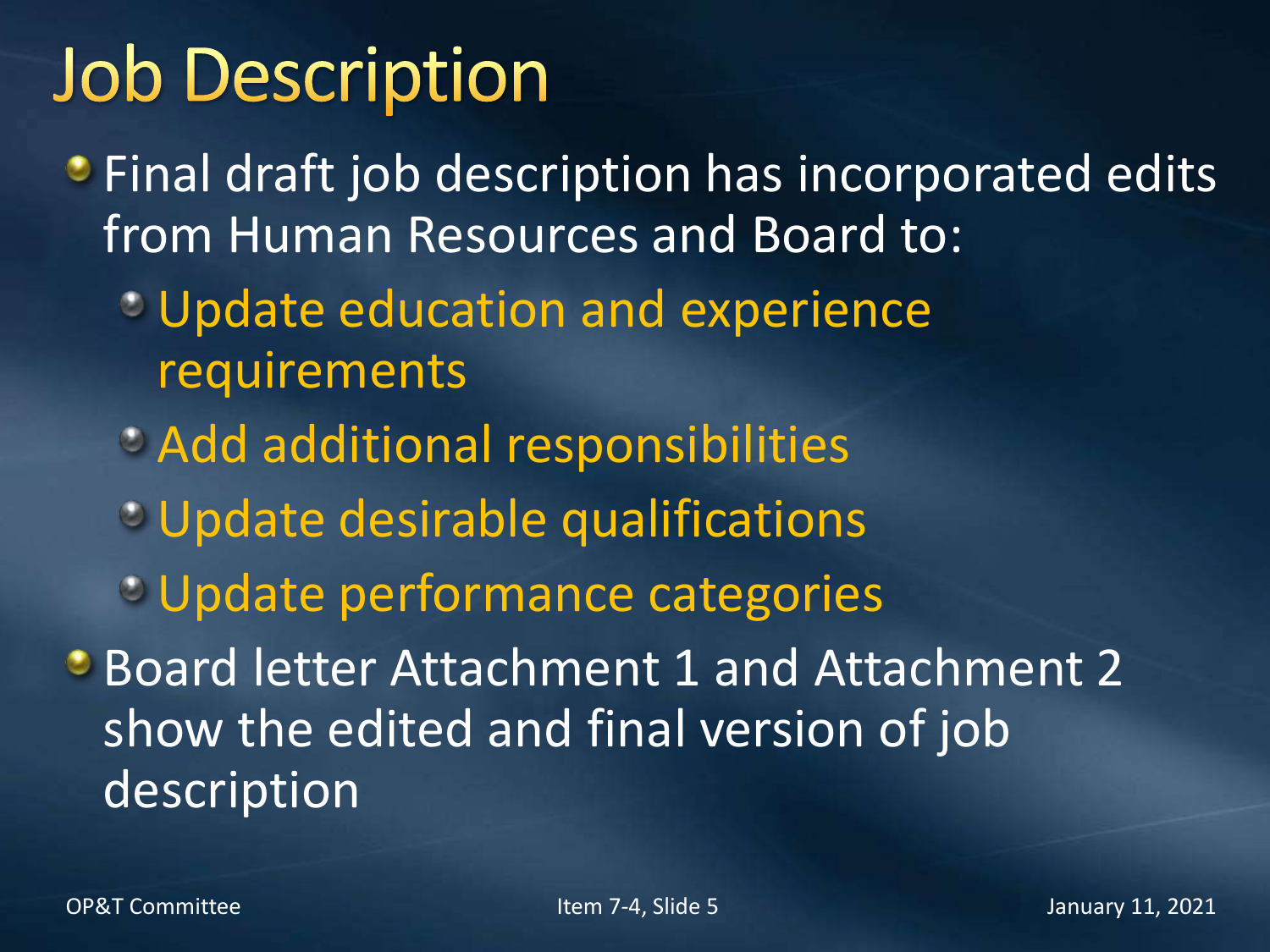#### **Recruitment Brochure/Executive Profile**

- Designed to advertise the position and attract potential candidates
- Drafted to describe:
	- Metropolitan as an organization
	- The role of the position
	- Challenges/expectations expected in the first year
	- Key qualities desired in ideal candidate

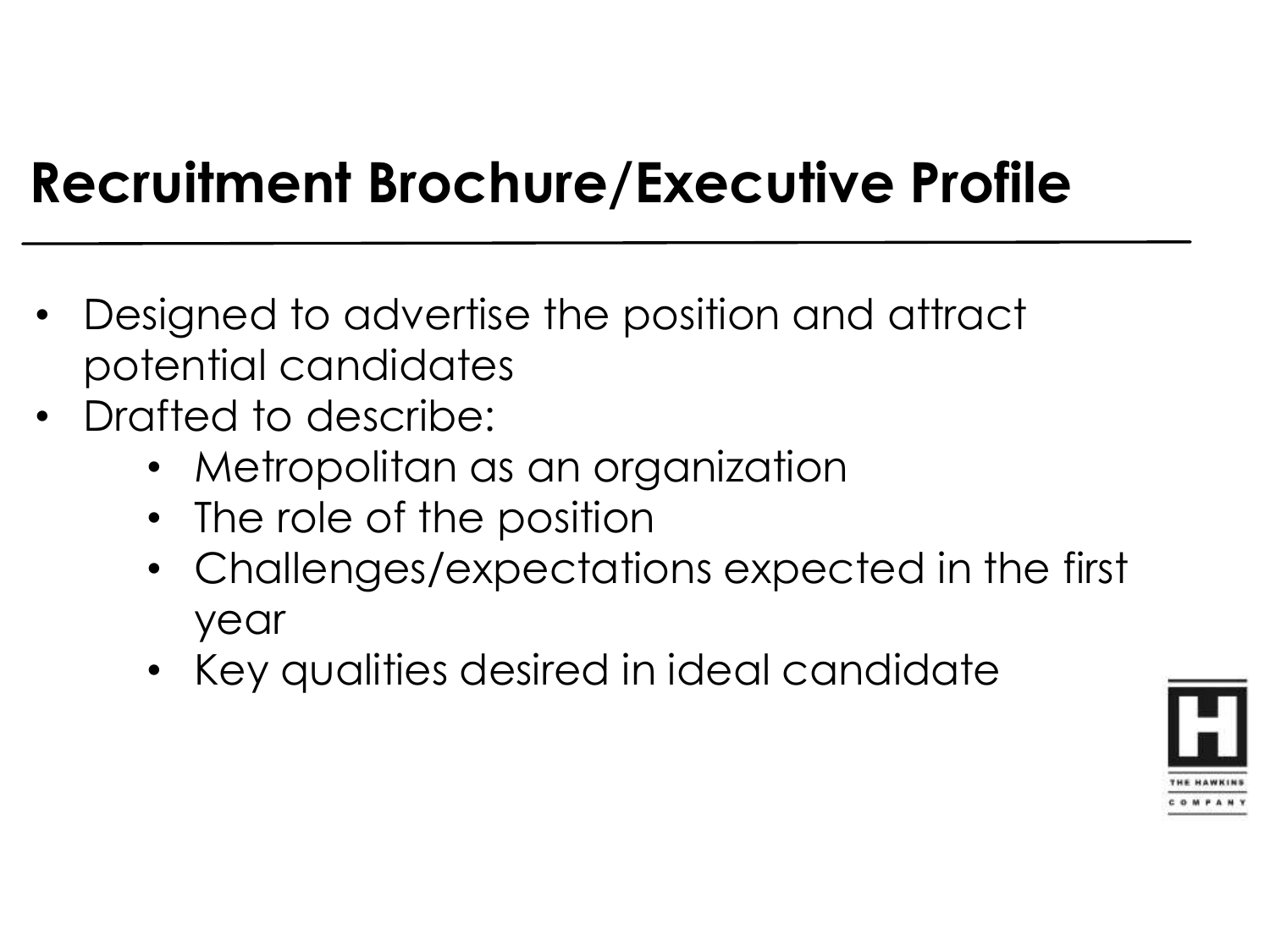#### **Recruitment Brochure/Executive Profile**

- Board letter Attachment 3 is final draft recruitment brochure
	- Text only format graphics and color will be added once approved
	- Incorporates Board of Directors input and stakeholder engagement

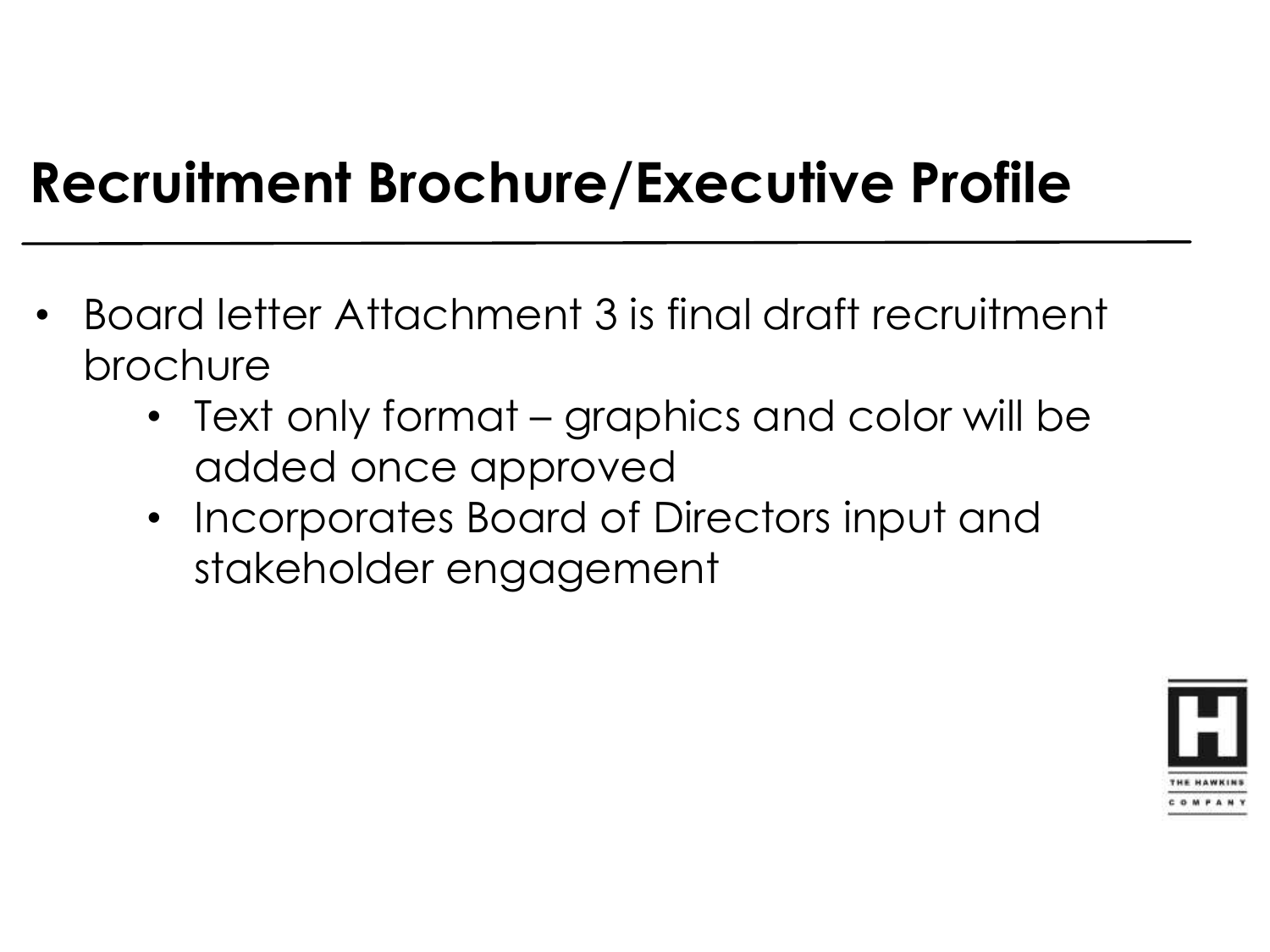#### **Stakeholder Engagement Completed**

- MWD Board of Directors One-on-one virtual meetings
- MWD Executive Leadership Team One-on-one virtual meetings
- Collective Bargaining Groups One-on-one virtual meetings
- Employee Resources Groups One-on-one virtual meetings
- MWD Member Agency Managers One-on-one virtual meetings
- Metropolitan employees on-line survey
- Community organizations on-line survey
- Environmental Groups on-line survey
- Water Coalitions on-line survey
- Retail water agencies on-line survey
- Public/Town Hall meetings open for any and all to participate
	- Held on November 19th and 21st

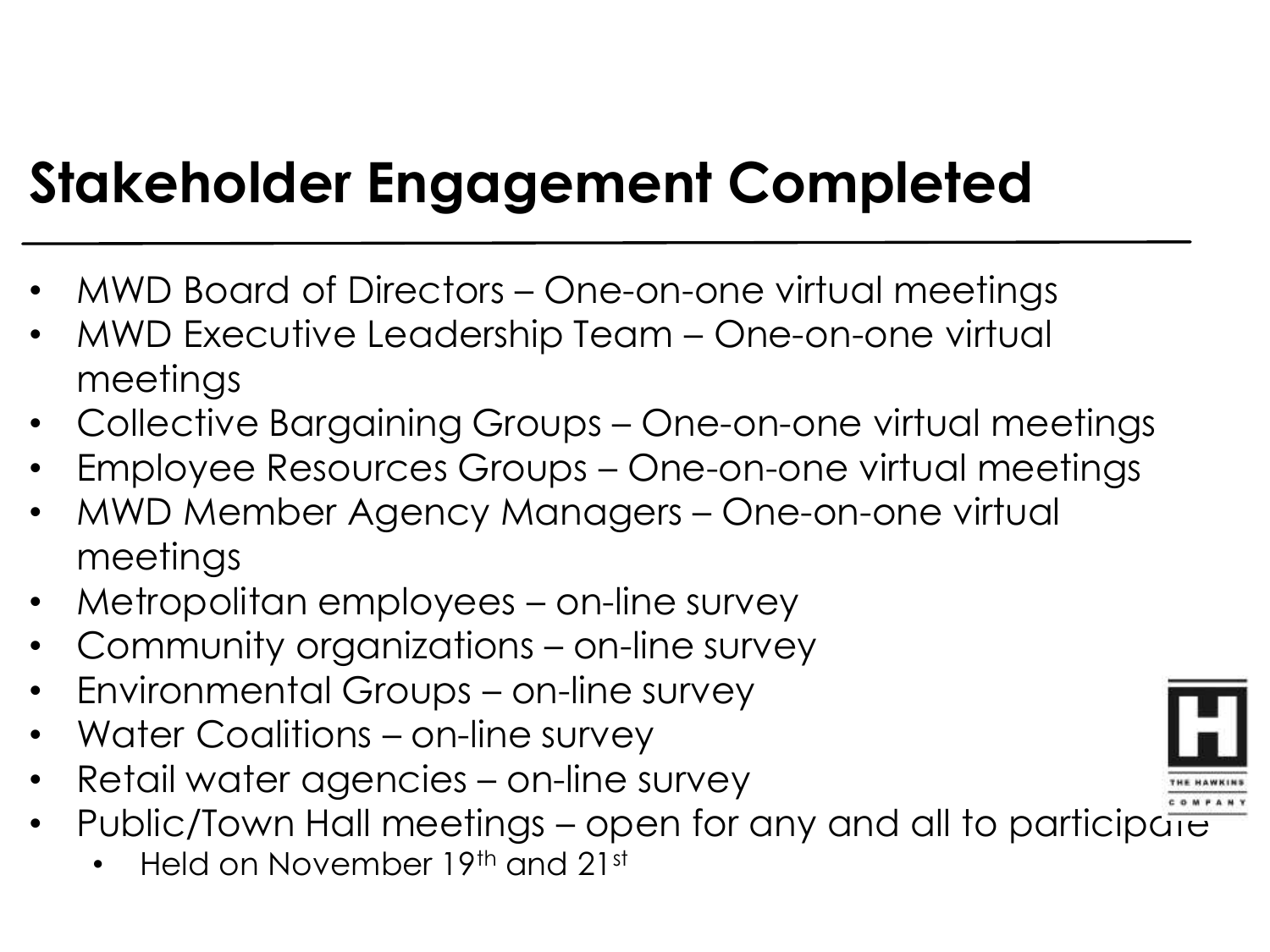### **Outreach Plan**

- Board letter Attachment 4 is outreach plan listing initial sources to advertise General Manager position
- Additional sources and outreach to candidates will occur as the process proceeds
- Goal is to:
	- Ensure diverse and qualified candidates are sought and encouraged to apply

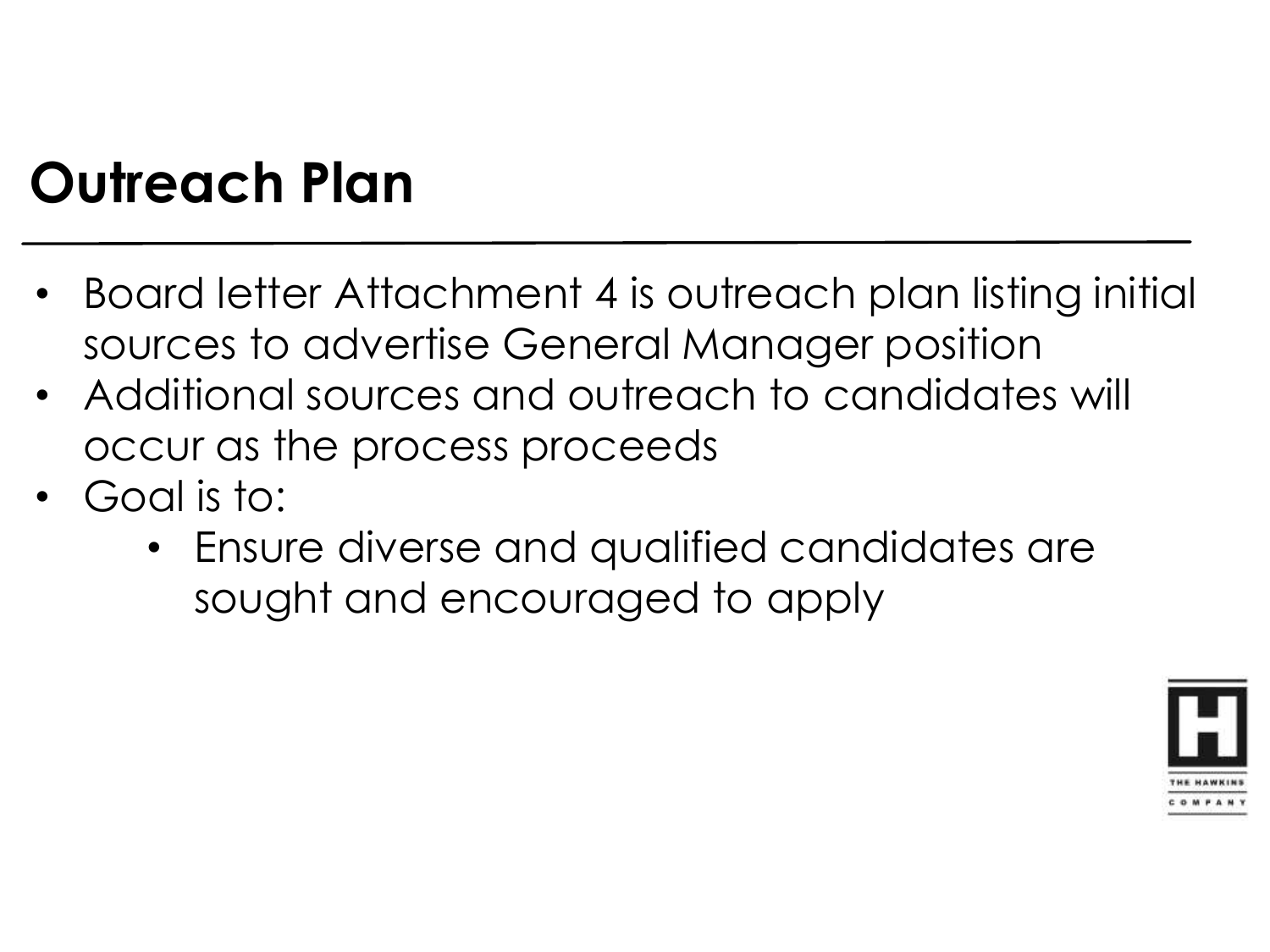## **Board Option**

• Option #1

Approve the revised General Manager job description, recruitment brochure and outreach plan

• Option #2 Do not approve recommended action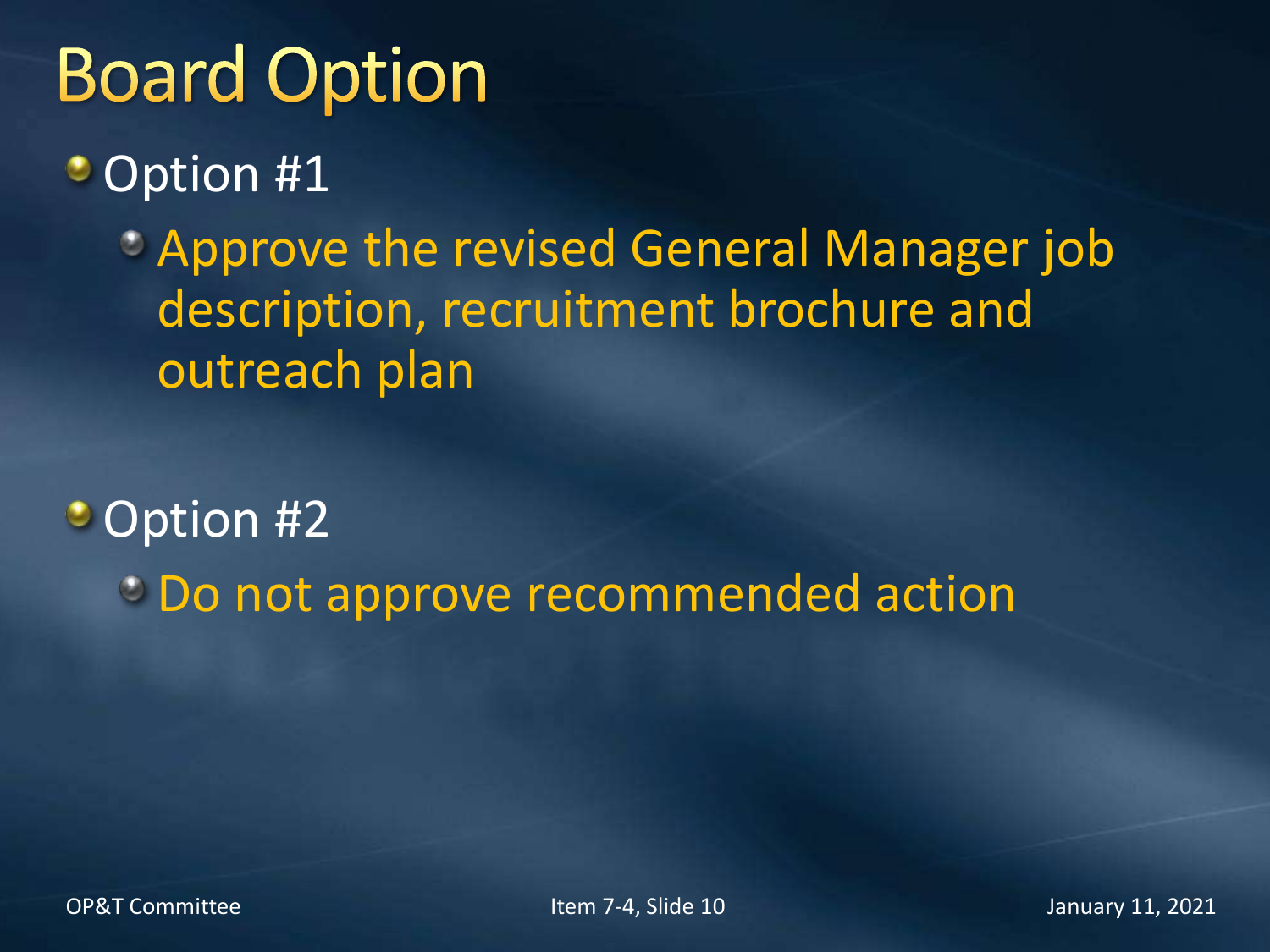# **Staff Recommendation** • Option #1